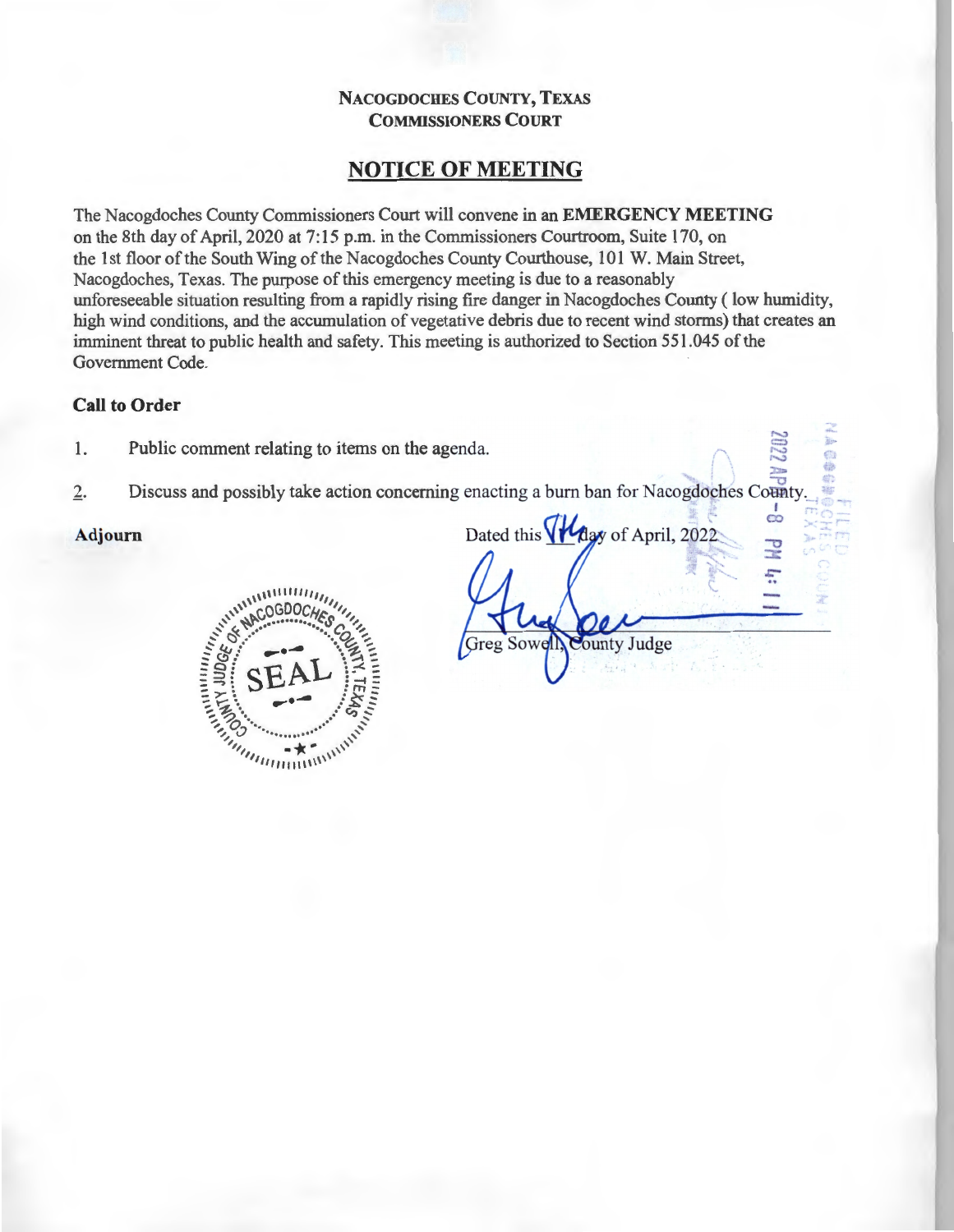# **APRIL 8, 2022**

The Nacogdoches County Commissioners Court met in an **EMERGENCY MEETING** on the 8th day of April, 2020 at 7:15 p.m. in the Commissioners Courtroom, Suite 170, on the 1st floor of the South Wing of the Nacogdoches County Courthouse, 101 W. Main Street, Nacogdoches, Texas. The purpose of this emergency meeting is due to a reasonably unforeseeable situation resulting from a rapidly rising fire danger in Nacogdoches County (low humidity, high wind conditions, and the accumulation of vegetative debris due to recent wind storms) that creates an imminent threat to public health and safety. This meeting is authorized to Section 551.045 of the Government Code.

MEMBERS PRESENT: Greg Sowell, County Judge Sandy McCorvey, Commissioner Pet. 2 Robin Dawley, Commissioner Pet. 3 Mark Harkness, Commissioner Pet. 4

MEMBERS ABSENT: Jerry Don Williamson, Commissioner Pet. 1

\*\*\*\*\*\*\*\*\*\*\*\*\*\*\*\*\*\*\*\*\*\*\*\*\*\*\*\*\*\*\*\*\*\*\*\*\*\*\*\*\*\*\*\*\*\*\*\*\*\*\*\*\*\*\*\*\*\*\*\*\*\*\*\*\*\*\*\*\*

Meeting was called to order by Judge Greg Sowell at 7:15 p.m. and the following actions were taken:

- 1. Public comment relating to items on the agenda. There were none.
- 2. Discuss and possibly take action concerning enacting a bum ban for Nacogdoches County. County Judge Greg Sowell and Nacogdoches County Special Projects Manager/Emergency Management Coordinator Tara Triana addressed the Court. Motion was made by Commissioner Mark Harkness and seconded by Commissioner Robin Dawley to enact a bum ban for Nacogdoches County. This ban may be terminated by the Court or by the County Judge at any time. Motion carried unanimously.

# **COURT ADJOURNED AT 7:27 P.M.**

ton June Clifton County Clerk

\*\*\*\*\*\*\*\*\*\*\*\*\*\*\*\*\*\*\*\*\*\*\*\*\*\*\*\*\*\*\*\*\*\*\*\*\*\*\*\*\*\*\*\*\*\*\*\*\*\*\*\*\*\*\*\*\*\*\*\*\*\*\*\*\*\*\*\*\*\*\*\*\*\*\*\*\*

Approved by Commissioners Court on the  $14^{\frac{11}{2}}$  day of  $\bigcirc$   $\mu$   $\ell$  , 2022

Sowell County Jud

\*\*\* The posted notice contained a clerical error showing the date of this meeting was on April 8, 2020. The file marking on the notice denotes the correct date of April 8, 2022. The recorded minutes reflect the correct date.\*\*\*